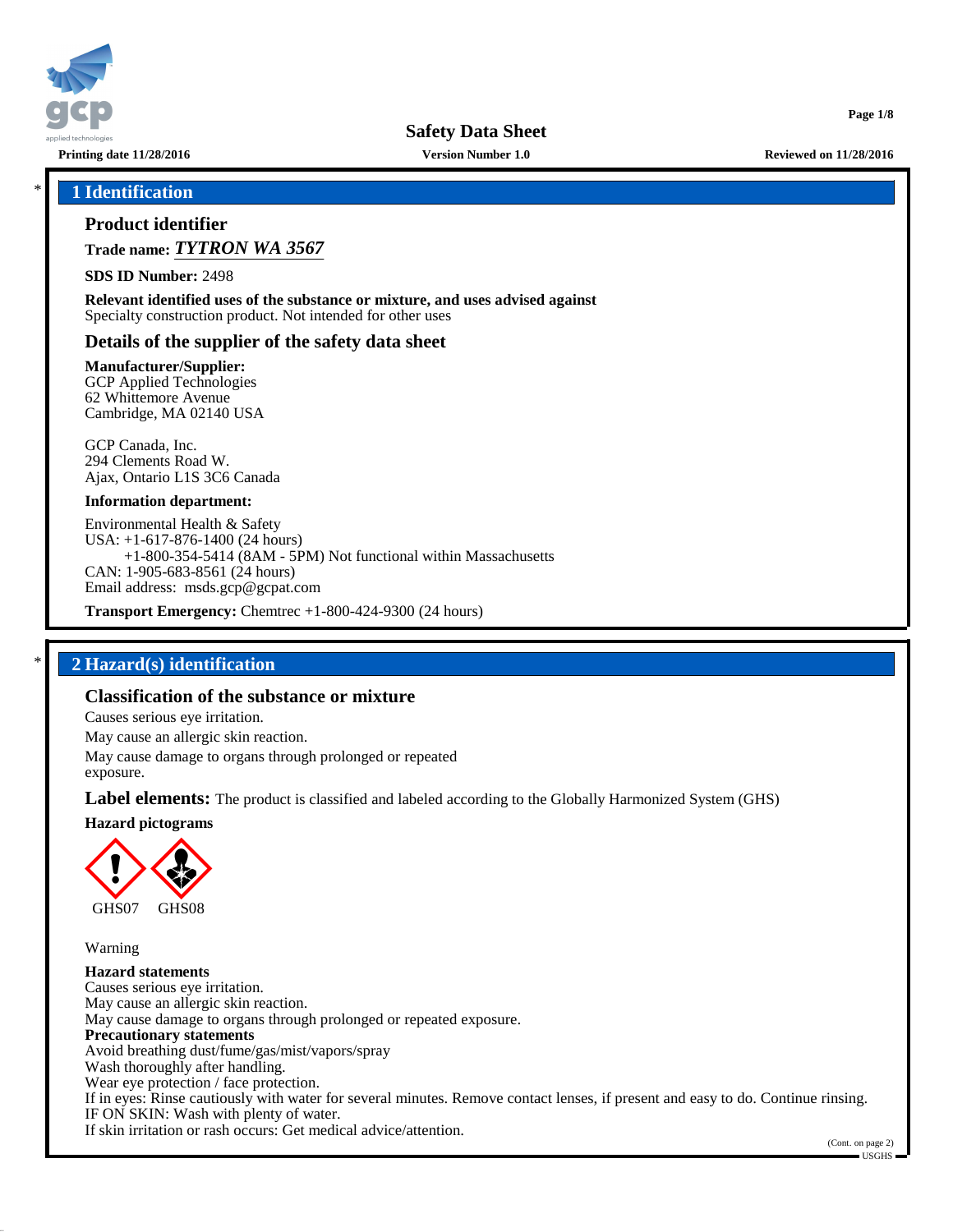#### **Trade name:** *TYTRON WA 3567*

If eye irritation persists: Get medical advice/attention. Get medical advice/attention if you feel unwell. **NFPA ratings (scale 0 - 4)**



#### **HMIS-ratings (scale 0 - 4)**

<mark>| REACTIVITY</mark> | 0 \*2  $\boxed{1}$ Health  $=$  \*2  $Flammability = 1$ Reactivity  $= 0$ 

#### **Other hazards**

 HEALTH FIRE

**Results of PBT and vPvB assessment**

**PBT:** Not applicable. **vPvB:** Not applicable.

## \* **3 Composition/information on ingredients**

#### **Chemical characterization: Mixture**

**Description:** Mixture of the hazardous substance(s) listed below with additional nonhazardous ingredients.

| <b>Hazardous components:</b> |                                                      |               |  |  |
|------------------------------|------------------------------------------------------|---------------|--|--|
|                              | 25322-68-3 Polyethylene glycol                       | 10-20%        |  |  |
|                              | 111-46-6 Diethylene glycol                           | $2.0 - 5.0\%$ |  |  |
|                              | 14960-06-6 Sodium lauryliminodipropionate            | 2.0-5.0%      |  |  |
|                              | 9004-82-4 Lauryl ether sulfate, sodium salt          | $1.0 - 2.0\%$ |  |  |
|                              | $\overline{68585}$ -34-2 Sodium alkyl ether sulphate | $1.0 - 2.0\%$ |  |  |
|                              | 26172-55-4 5-chloro-2-methyl-2H-isothiazol-3-one     | $0.0 - 0.1\%$ |  |  |
|                              |                                                      |               |  |  |

**Additional information:** Non-hazardous ingredients may be listed in Section 15; Right-To-Know disclosure.

## **4 First-aid measures**

#### **Description of first aid measures**

**General information:** Get medical advice/attention if you feel unwell.

#### **After inhalation:**

Supply fresh air. If required, provide artificial respiration. Keep patient warm. Consult doctor if symptoms persist.

#### **After skin contact:**

Immediately wash contaminated skin with soap or mild detergent and water. If this chemical soaks clothing, immediately remove clothing and wash skin.

**After eye contact:** Rinse cautiously with water for several minutes.

#### **After swallowing:**

Rinse mouth.

Do NOT induce vomiting.

#### **Information for doctor:**

**Most important symptoms and effects, both acute and delayed** No further relevant information available.

**Page 2/8**

(Cont. from page 1)

 $\blacksquare$  USGHS  $\blacksquare$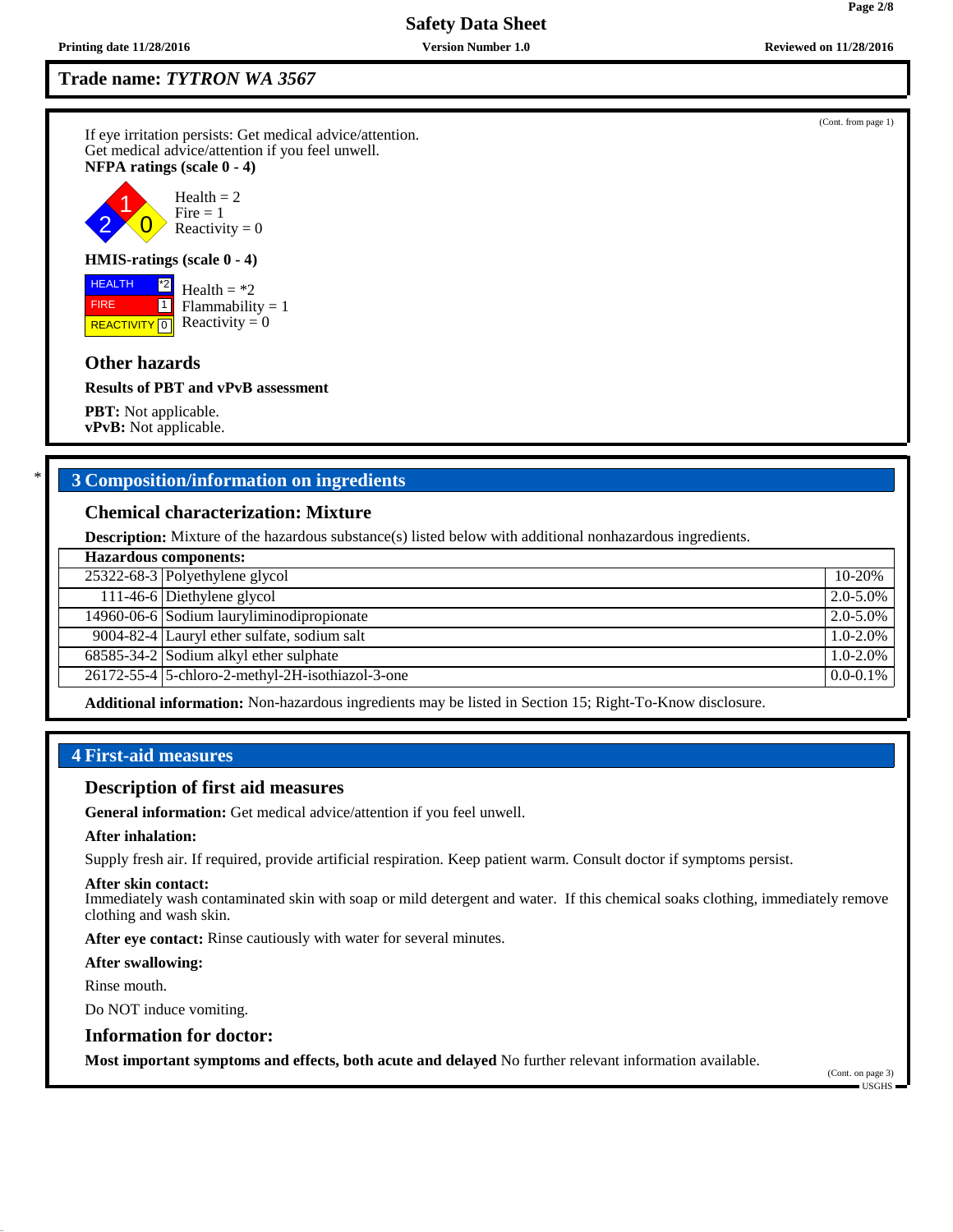**Trade name:** *TYTRON WA 3567*

(Cont. from page 2)

**Page 3/8**

**Indication of any immediate medical attention and special treatment needed** No further relevant information available.

## **5 Fire-fighting measures**

**Special hazards arising from the substance or mixture** No further relevant information available.

**Additional information** Collect contaminated fire fighting water separately. It must not enter the sewage system.

## **6 Accidental release measures**

#### **Personal precautions, protective equipment and emergency procedures**

Wear protective equipment. Keep unprotected persons away.

## **Methods and material for containment and cleaning up:**

Contain and/or absorb spill with inert material (i.e. sand, vermiculite) then place in a suitable container.

Sweep up spilled product into receptacles.

Dispose contaminated material as waste according to section 13 of the SDS.

#### **Reference to other sections**

See Section 7 for information on safe handling.

See Section 8 for information on personal protection equipment.

See Section 13 for disposal information.

#### **7 Handling and storage**

#### **Handling:**

**Precautions for safe handling** Prevent formation of aerosols.

**Information about protection against explosions and fires:** No special measures required.

## **Conditions for safe storage, including any incompatibilities**

**Storage:**

**Information about storage in one common storage facility:** No special measures required.

**Further information about storage conditions:** Keep receptacle tightly sealed.

**Specific end use(s)** No further relevant information available.

## \* **8 Exposure controls/personal protection**

**Additional information about design of technical systems:** No further data; see item 7.

#### **Control parameters**

**Components with limit values that require monitoring at the workplace:**

**25322-68-3 Polyethylene glycol**

WEEL (USA) Long-term value: 10 mg/m<sup>3</sup>

(H); MW>200 **111-46-6 Diethylene glycol**

WEEL (USA) Long-term value:  $10 \text{ mg/m}^3$ 

**Additional information:** The lists that were valid during the creation were used as basis.

(Cont. on page 4) USGHS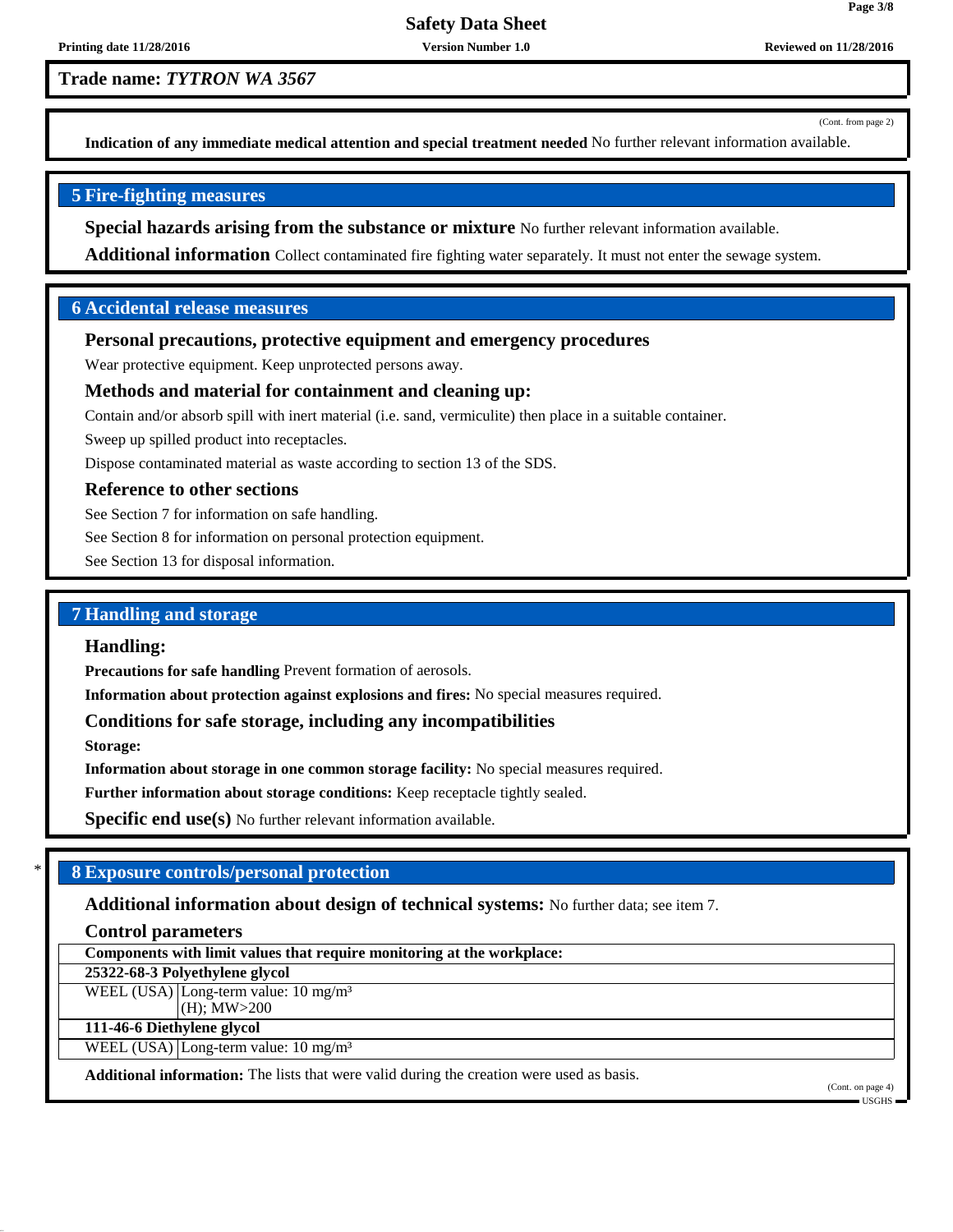**Trade name:** *TYTRON WA 3567*

(Cont. from page 3)

**Page 4/8**

## **Exposure controls**

**Personal protective equipment:**

**General protective and hygienic measures:** The usual precautionary measures for handling chemicals should be followed.

#### **Breathing equipment:**

Control exposure to ingredients with workplace control parameters if mentioned above. If no ingredients are listed, respiratory protection is generally not required.

If exposure limits are listed and may be exceeded, use approved respiratory protective equipment and filter type appropriate for the listed ingredients. (NIOSH, CEN, etc.).

**Protection of hands:** Gloves should be worn to prevent skin contact and should be impermeable and resistant to the product.

**Material of gloves** Gloves should be worn to prevent skin contact and should be impermeable and resistant to the product.

#### **Eye protection:**



Safety glasses with side shield protection.

Safety glasses with side shields should be worn to prevent contact due to splashing. Under high vapor mist concentrations, tightly sealed goggles should be worn.



A face shield should also be worn if there is potential exposure to splash or spray.

#### **Body protection:**

Use personal protective equipment as required.

Take off contaminated clothing.

## **9 Physical and chemical properties**

#### **Information on basic physical and chemical properties**

| <b>General Information</b><br>Appearance:<br>Form:<br>Color:<br>Odor:<br>Odor threshold:                                        | Liquid<br>According to product specification<br>Characteristic<br>Not determined.                |  |
|---------------------------------------------------------------------------------------------------------------------------------|--------------------------------------------------------------------------------------------------|--|
| pH-value $(\sim)$ at 20 °C (68 °F):                                                                                             | 5                                                                                                |  |
| <b>Change in condition</b><br><b>Melting point/Melting range:</b><br><b>Boiling point/Boiling range:</b><br><b>Flash point:</b> | Undetermined.<br>Undetermined.<br>> 93 °C (> 199 °F)                                             |  |
| <b>Flammability (solid, gaseous):</b>                                                                                           | Not applicable.                                                                                  |  |
| <b>Decomposition temperature:</b><br>Auto igniting:<br>Danger of explosion:                                                     | Not determined.<br>Product is not selfigniting.<br>Product does not present an explosion hazard. |  |
| <b>Explosion limits:</b><br>Lower:<br><b>Upper:</b><br><b>VOC Content (max):</b>                                                | Not determined.<br>Not determined.<br>Not determined.                                            |  |
| Vapor pressure:                                                                                                                 | Not determined.                                                                                  |  |
|                                                                                                                                 | (Cont. on page 5)<br>$-$ USGHS $-$                                                               |  |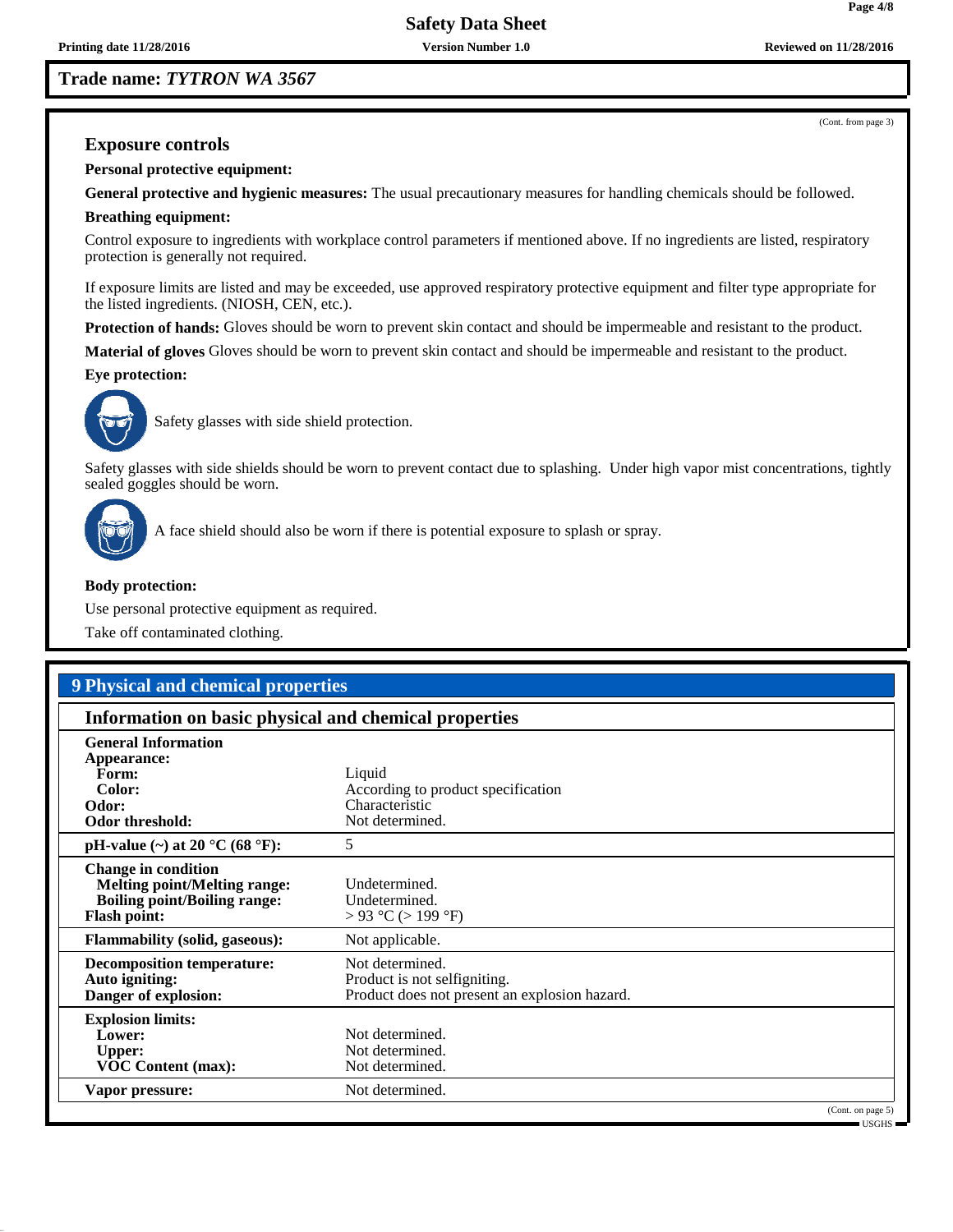## **Trade name:** *TYTRON WA 3567*

|                                                                              |                                                       | (Cont. from page 4) |
|------------------------------------------------------------------------------|-------------------------------------------------------|---------------------|
| Density: (~) at 20 $^{\circ}$ C (68 $^{\circ}$ F)<br><b>Relative density</b> | 1.1 $g/cm^3$ (9.18 lbs/gal)<br>Not determined.        |                     |
| Vapor density                                                                | Not determined.                                       |                     |
| <b>Evaporation rate</b>                                                      | Not determined.                                       |                     |
| Solubility in / Miscibility with<br>Water:                                   | Not miscible or difficult to mix.                     |                     |
| <b>Partition coefficient (n-octanol/water):</b> Not determined.              |                                                       |                     |
| Viscosity:<br><b>Dynamic:</b><br>Kinematic:<br>Molecular weight              | Not determined.<br>Not determined.<br>Not applicable. |                     |
| <b>Other information</b>                                                     | No further relevant information available.            |                     |

## **10 Stability and reactivity**

**Reactivity** Stable under normal conditions.

**Chemical stability**

**Thermal decomposition:** No decomposition if used according to specifications.

**Possibility of hazardous reactions** No further relevant information available.

**Conditions to avoid** No further relevant information available.

**Incompatible materials:** No further relevant information available.

**Hazardous decomposition products:** Carbon monoxide and carbon dioxide

**Additional information:** See section 7 for information on handling, storage and conditions to be avoided.

## \* **11 Toxicological information**

**Delayed and immediate effects and chronic effects from short or long term exposure** May cause damage to organs through prolonged or repeated exposure.

#### **Information on toxicological effects**

**Acute toxicity:**

**LD/LC50 values relevant for classification:**

**25322-68-3 Polyethylene glycol**

Dermal LD50 30000 mg/kg (rat) LD50 >20000 mg/kg (rabbit)

**111-46-6 Diethylene glycol**

Oral  $|LD50|1120$  mg/kg (human)

#### **Primary irritant effect:**

**on the skin:** No irritating effect expected

**on the eye:** Causes serious eye irritation.

**inhalation:** No irritating effect expected

**Ingestion:** May cause damage to the kidneys through prolonged or repeated exposure. Route of exposure: Oral.

**Sensitization:** May cause an allergic skin reaction.

(Cont. on page 6) USGHS

**Page 5/8**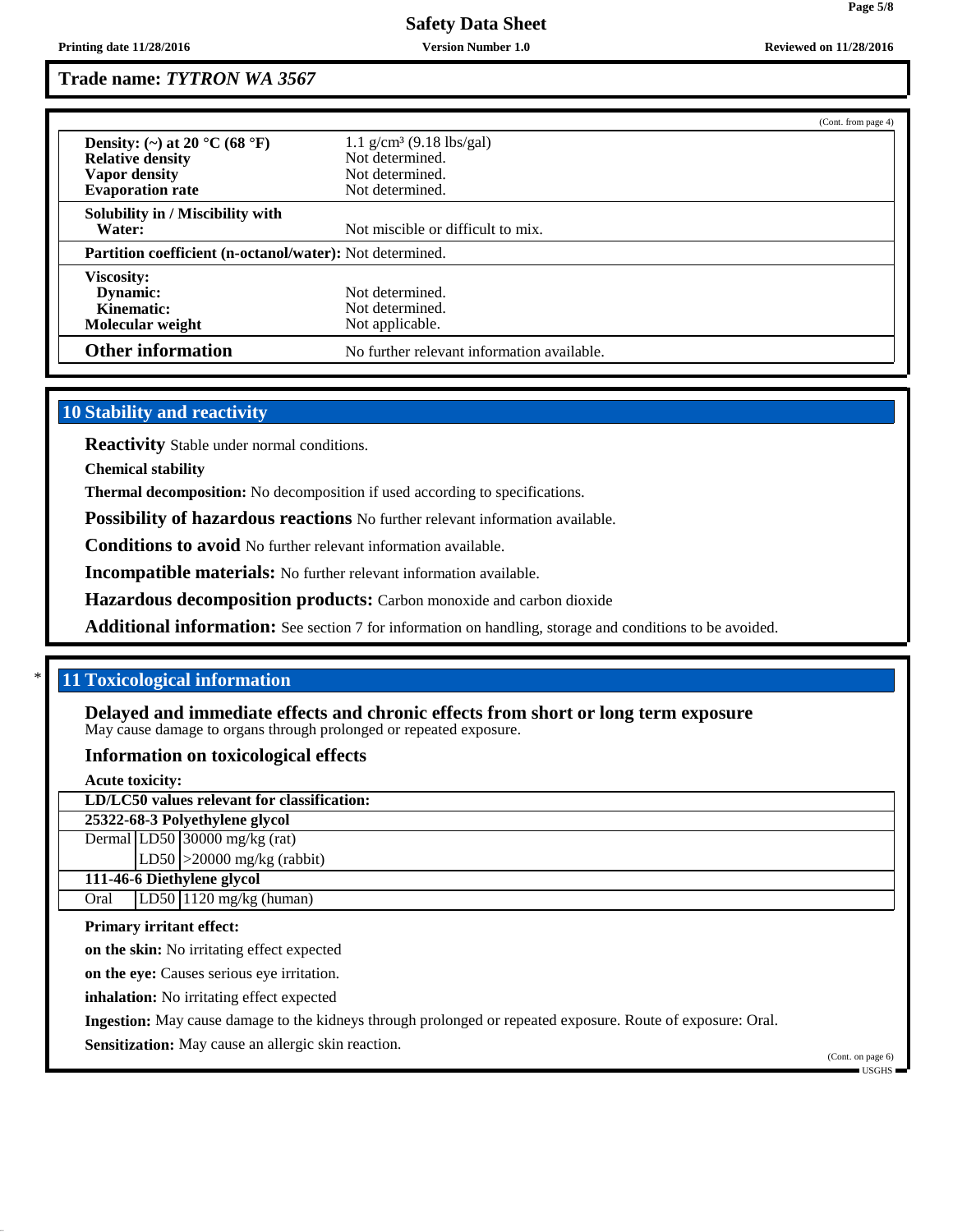**Printing date 11/28/2016 Version Number 1.0 Reviewed on 11/28/2016**

## **Safety Data Sheet**

**Trade name:** *TYTRON WA 3567*

(Cont. from page 5)

**Additional toxicological information:**

**Carcinogenic categories**

**IARC (International Agency for Research on Cancer) Human Carcinogenicity: Group 1- Positive, Group 2A- Probable, Group 2B- Possible, Group 3- Not Classifiable**

None of the ingredients is listed.

**NTP (National Toxicology Program)**

**K–Known to be carcinogenic, R–May reasonably be anticipated to be carcinogenic**

None of the ingredients is listed.

**OSHA-Ca (Occupational Safety & Health Administration)**

None of the ingredients is listed.

## **12 Ecological information**

#### **Toxicity**

**Aquatic toxicity:** No further relevant information available.

**Persistence and degradability** No further relevant information available.

#### **Behavior in environmental systems:**

**Bioaccumulative potential** No further relevant information available.

**Mobility in soil** No further relevant information available.

## **Additional ecological information:**

**General notes:** Not known to be hazardous to water.

#### **Results of PBT and vPvB assessment**

**PBT:** Not applicable. **vPvB:** Not applicable.

**Other adverse effects** No further relevant information available.

## **13 Disposal considerations**

**Waste treatment methods** Comply with Federal, State and local regulations.

**Recommendation:**



Must not be disposed of together with household garbage. Do not allow product to reach sewage system.

#### **Uncleaned packagings:**

**Recommendation:** Disposal must be made according to official regulations.

## \* **14 Transport information**

**UN-Number**

**DOT, IMDG, IATA** Not applicable.

**UN proper shipping name DOT, IMDG, IATA** Not applicable.

(Cont. on page 7)

USGHS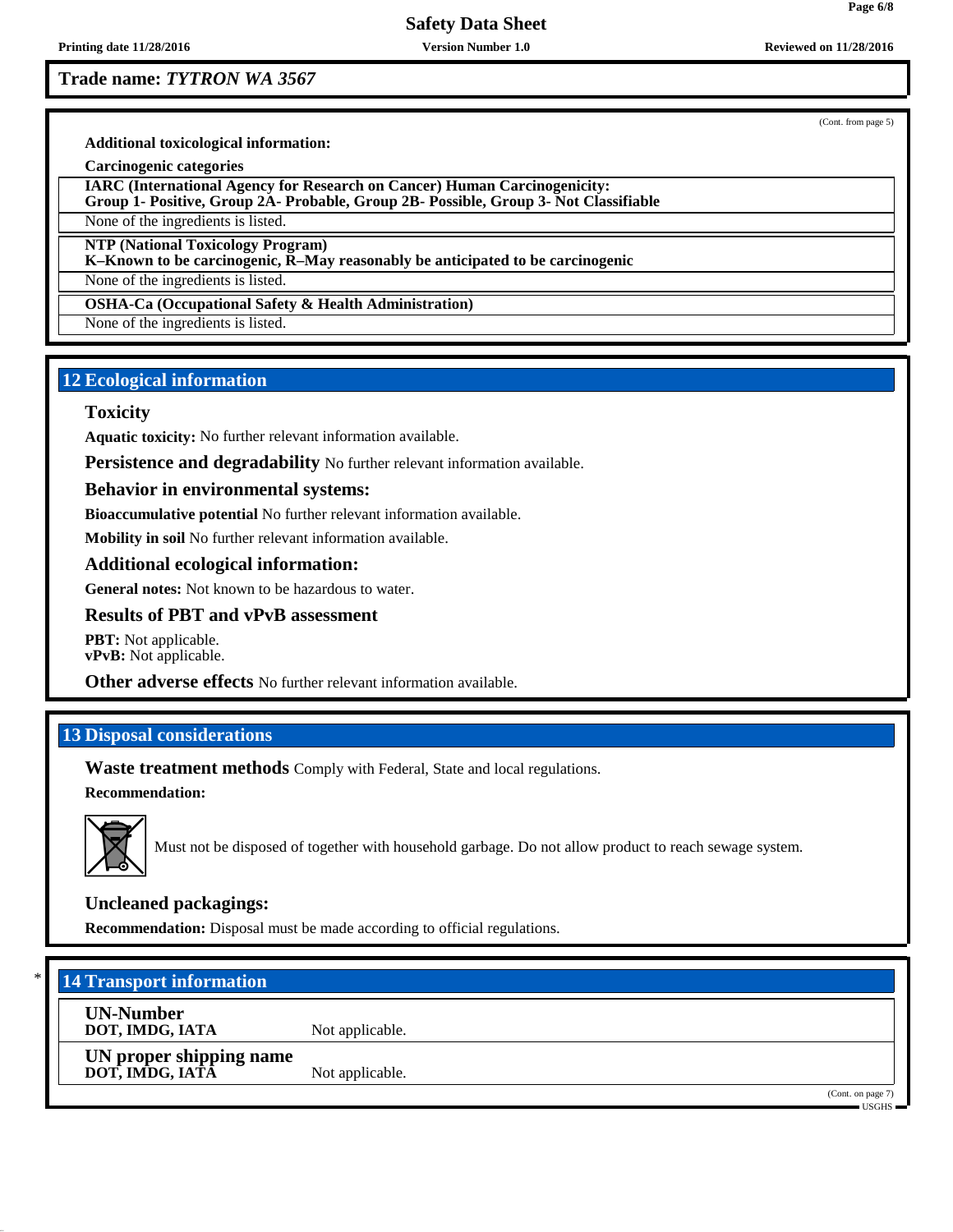**Trade name:** *TYTRON WA 3567*

| <b>Transport hazard class(es)</b>                           |                                                                                                                                                                       |                                            |
|-------------------------------------------------------------|-----------------------------------------------------------------------------------------------------------------------------------------------------------------------|--------------------------------------------|
| DOT, IMDG, IATA<br><b>Class</b>                             | Not applicable.                                                                                                                                                       |                                            |
| <b>Packing group</b><br>DOT, IMDG, IATA                     | Not applicable.                                                                                                                                                       |                                            |
| <b>Environmental hazards:</b><br><b>Marine pollutant:</b>   | N <sub>o</sub>                                                                                                                                                        |                                            |
| Special precautions for user Not applicable.                |                                                                                                                                                                       |                                            |
| <b>Transport/Additional information:</b>                    |                                                                                                                                                                       |                                            |
| <b>DOT</b><br><b>Remarks:</b>                               | Not Regulated.                                                                                                                                                        |                                            |
|                                                             |                                                                                                                                                                       |                                            |
| <b>15 Regulatory information</b>                            |                                                                                                                                                                       |                                            |
| <b>SARA (Superfund Amendments and Reauthorization Act)</b>  |                                                                                                                                                                       |                                            |
| Section 302/304 (extremely hazardous substances):           |                                                                                                                                                                       |                                            |
| None of the ingredients is listed.                          |                                                                                                                                                                       |                                            |
|                                                             | Section 313 Reportable Ingredients (Chemicals present below reporting threshold are exempt):                                                                          |                                            |
| None of the ingredients is listed.                          |                                                                                                                                                                       |                                            |
| <b>SARA Section 312/Tier I &amp; II Hazard Categories:</b>  |                                                                                                                                                                       |                                            |
| Health Hazard - Respiratory or Skin Sensitization           |                                                                                                                                                                       |                                            |
| Health Hazard - Serious eye damage or eye irritation        |                                                                                                                                                                       |                                            |
|                                                             | Health Hazard - Specific target organ toxicity (single or repeated exposure)                                                                                          |                                            |
| <b>North America Chemical Inventory Status</b>              |                                                                                                                                                                       |                                            |
| <b>TSCA (Toxic Substances Control Act - United States):</b> |                                                                                                                                                                       |                                            |
|                                                             | All ingredients are listed or exempt from listing unless otherwise noted below.                                                                                       |                                            |
| <b>CEPA</b> (Canadian DSL):                                 |                                                                                                                                                                       |                                            |
|                                                             | All ingredients are listed or exempt from listing unless otherwise noted below.                                                                                       |                                            |
| <b>California Proposition 65</b>                            |                                                                                                                                                                       |                                            |
| <b>Chemicals known to cause cancer:</b>                     |                                                                                                                                                                       |                                            |
| Formaldehyde                                                |                                                                                                                                                                       |                                            |
| 1,4-dioxane                                                 |                                                                                                                                                                       |                                            |
| Ethylene oxide                                              |                                                                                                                                                                       |                                            |
| Acetaldehyde                                                |                                                                                                                                                                       |                                            |
| Chemicals known to cause reproductive toxicity for females: |                                                                                                                                                                       |                                            |
| None of the ingredients is listed.                          |                                                                                                                                                                       |                                            |
| Chemicals known to cause reproductive toxicity for males:   |                                                                                                                                                                       |                                            |
| None of the ingredients is listed.                          |                                                                                                                                                                       |                                            |
| Chemicals known to cause developmental toxicity:            |                                                                                                                                                                       |                                            |
| None of the ingredients is listed.                          |                                                                                                                                                                       |                                            |
| <b>Carcinogenicity Categories</b>                           |                                                                                                                                                                       |                                            |
| <b>EPA (Environmental Protection Agency)</b>                |                                                                                                                                                                       |                                            |
| None of the ingredients is listed.                          |                                                                                                                                                                       |                                            |
|                                                             | TLV-ACGIH (THE American Conference of Governmental Industrial Hygienists)<br>Human Carcinogen - A1 Confirmed, A2 Suspected, A3 Unknown Relevance, A4 Not Classifiable |                                            |
| Sucrose                                                     |                                                                                                                                                                       | A4                                         |
|                                                             |                                                                                                                                                                       | (Cont. on page 8)<br>$\sim$ USGHS $\equiv$ |

(Cont. from page 6)